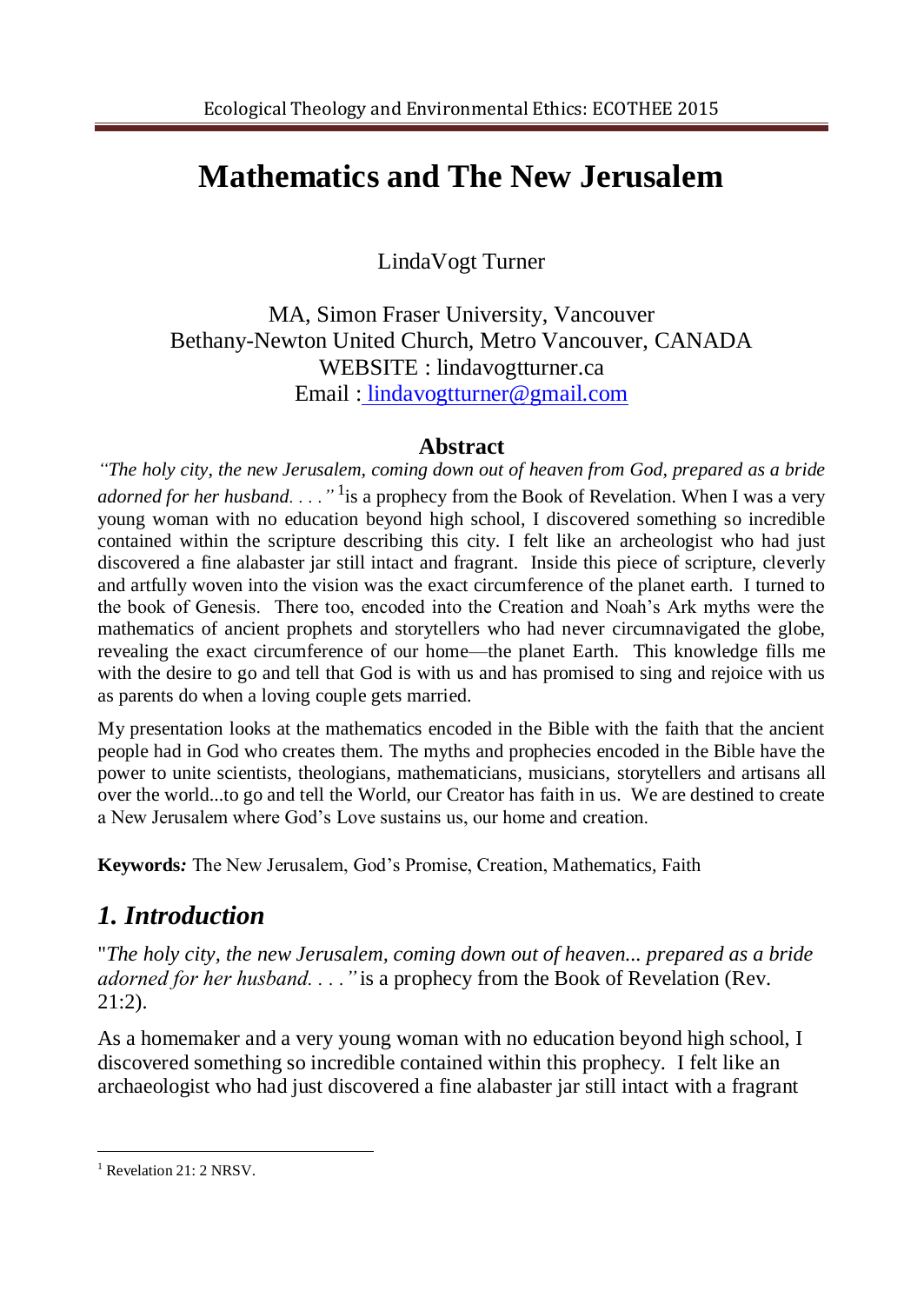love note inside. Within this sacred piece of writing, so poetically nuanced was the body measurements of humanity and the earth.

I turned to the book of Genesis. I heard the Spirit of God hovering over the water and God saying, "Let there be light and there was light…separating the light from the darkness…and calling the light day and the darkness night…and there was evening, and there was morning—that first day." When I got to the end of the chapter and read how God made humanity in God's own image and likeness on the sixth day and told humanity to be fruitful and multiply, suddenly out of nowhere as I turned to the beginning of the next chapter—there it was—Heaven and Earth resting within a framework of seven mornings and seven evenings—8400 hours of daylight and 8400 hours of darkness [Genesis 1 - 2:1].

## *2. Vancouver 1983*

Then I used my imagination and I saw how storytellers wove mathematics into this Creation story and the Noah's Ark story. With each new discovery, it became obvious to me. Our foremothers and forefathers centuries before the Christian era knew the exact circumference of our home—the planet earth.

This discovery thrilled me and when I approached a local Protestant minister with my excitement, he very bluntly told me he could not share my excitement. He advised me to go to the Sixth Assembly of the World Council of Churches and meet up with the Greeks.

This was Vancouver 1983. I had never even met a Greek let alone seen a Greek Orthodox icon or a Russian one such as this one of Zephaniah.



*Figure 1: Zephaniah 3:17*

I have since learned that Zephaniah was a Hebrew prophet. Zephaniah predicted that one day the old city of Jerusalem would die. It would cease to be a place of worship and God would create a New Jerusalem, with great rejoicing. In Zephaniah 3:17 the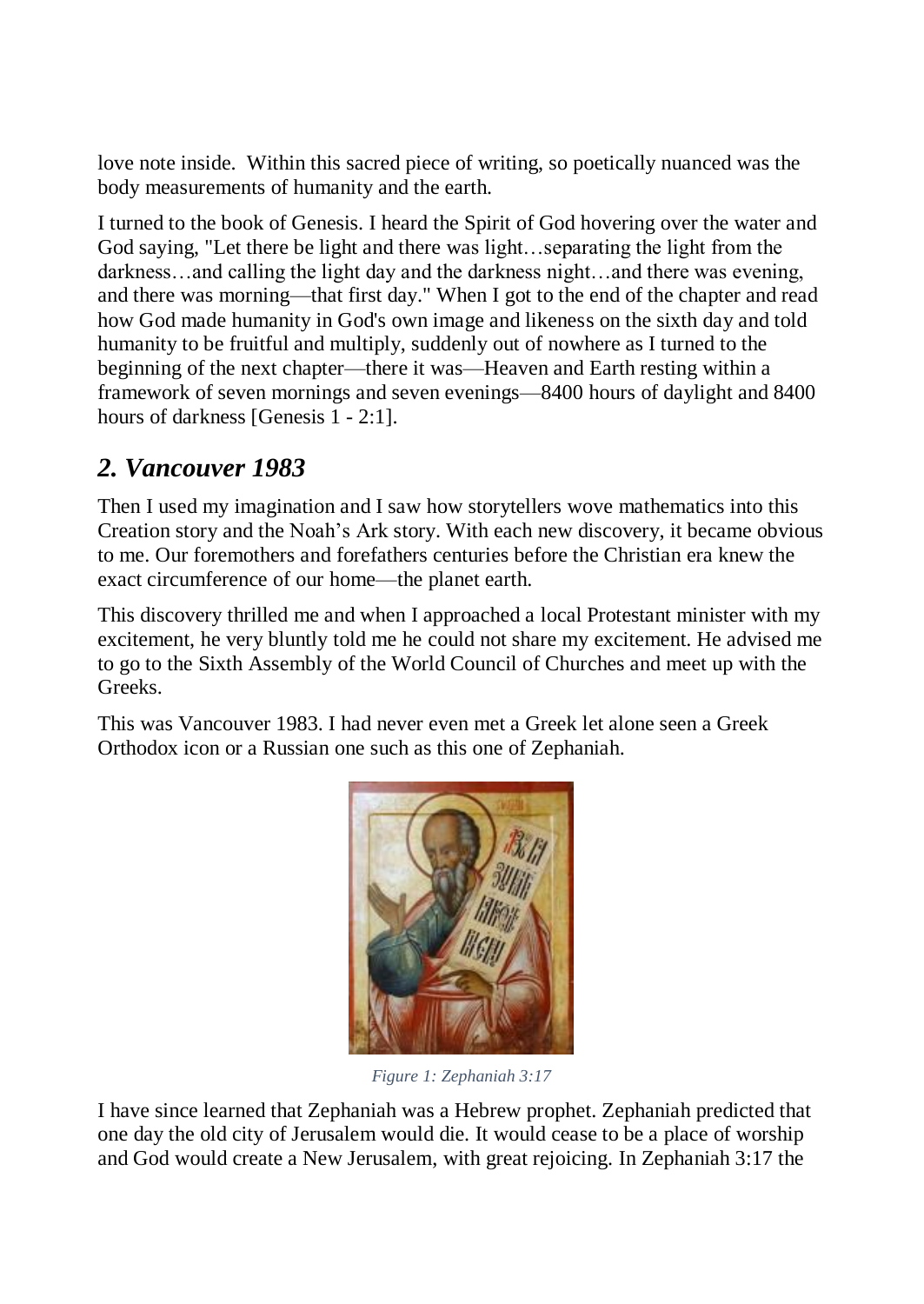prophet declares "On that day they will say to Jerusalem 'Do not fear, Zion; do not let your hands hang limp. The Lord your God is with you, the Mighty Warrior who saves. He will take great delight in you; in his love he will no longer rebuke you, but will rejoice over you with singing.'

## *2.1 Icons*

Before I go any further, I need to tell you that my presentation is a faith-based revelation that comes out of my own personal observations, experiences and knowledge of the Bible. Before I show you the mathematics, I will present some icons to show what I have learned through observation. I begin with the icon of Zephaniah.

Notice the prophet's encircled head and his red outer garment and how the aquamarine inner garment billows and forms a jug. As icons do, this one is giving the viewer a window into the Divine [Lazareth (1983)]. Notice too, how the prophet Zephaniah resembles an African male. Furthermore, because his outer garment is scarlet, I am thinking the iconographer is demonstrating a life principle. Children have a father and a mother. From the very beginning it was the spirit who hovered over her life giving water and when she brought forth life and poured out herself and all that had been created within herself… her husband, her Lord, named and declared all that she brought forth…good [Genesis 1: 1-31].

What Zephaniah is wearing is important. As is what he is holding. He is holding the written word like Moses holds up a tablet of the Law and as Esther holds the Megillah, the scroll recounting how she saved her people. The red dress Zephaniah is wearing is symbolic of life and the egg shape enveloping his body reinforces the female image as the womb of life. Therefore, this icon says to me that our Mother gives us life and our Father protects her and their offspring.



*Figure 2: Crazy Dog T Shirts Women's Mathletes Math Teacher Funny T Shirt (Amazon.ca)*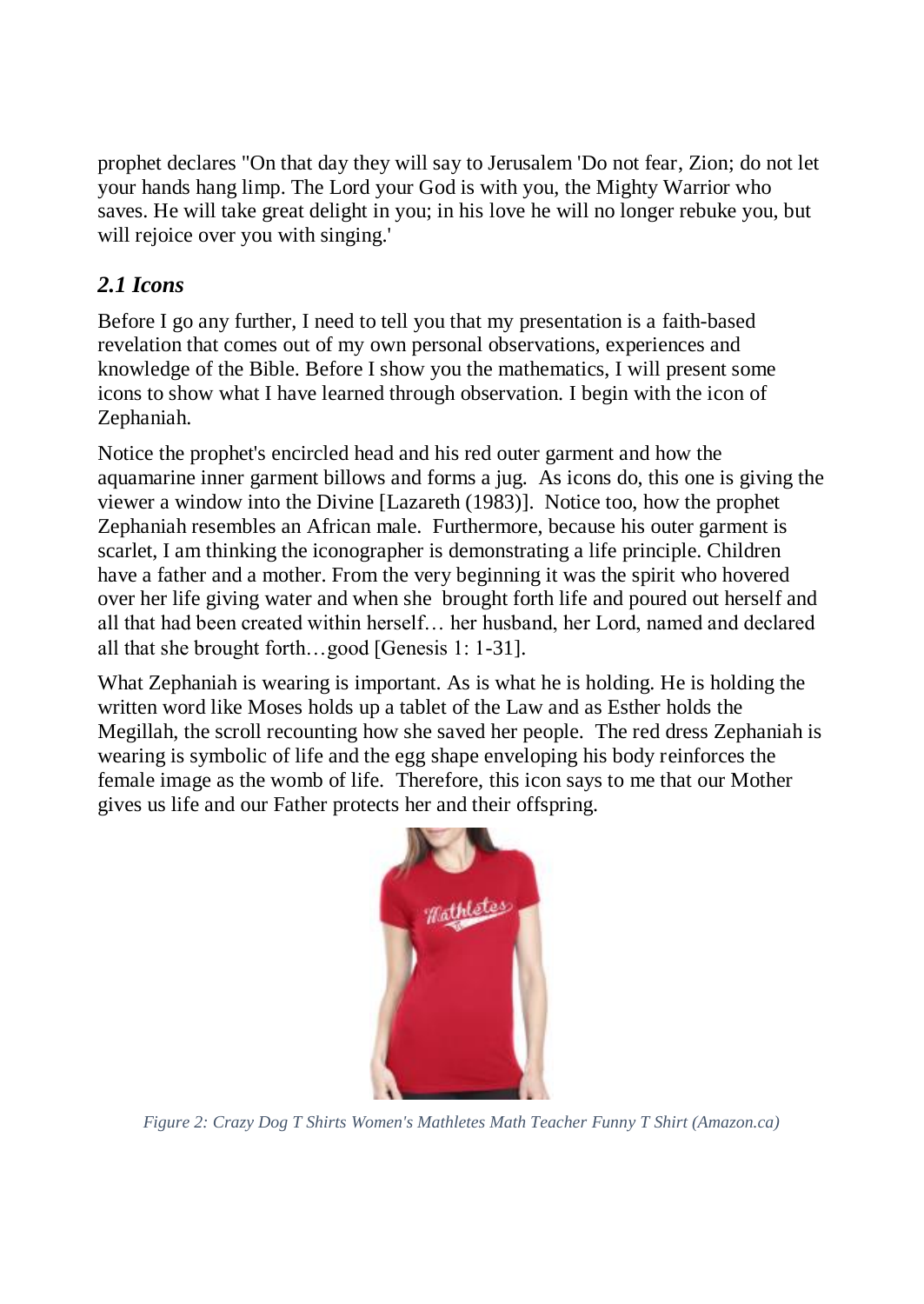In this modern advertising icon, you will notice that the female figure is wearing a red shirt displaying two familiar math symbols …pi and the division sign. Notice how the division sign resembles a Nike swoosh. These symbols and this picture tell me that mathematics give women the creative edge, no matter what they do.

When I was a girl, I learned how to use math in home economics. I could sew and make my own clothes and read patterns. If a meter stick was not handy, I could figure out how much cloth I was buying by holding the cloth up to my nose and stretching out my arm. I could pace off a room and place furniture or make drapes accordingly to the measure of my steps. In addition, to square off my fabric, I would go down to my father's work bench and find his L shaped square and square it up with the salvage edge to straighten out the frayed cut edge—so I could fold the cloth and find the bias. Finding the bias was important, especially if one wanted to cut out a billowy sleeve or a circular skirt.

### *2.2 The Mathematics of the Holy City*

I could also use a ruler well. So when I read in the book of Revelation how the prophet describes the Holy City as laying four square and measuring 12,000 stadia with a partition of 144 cubits according to the measure of an angel, the first thing I did was pick up a ruler. Then I laid it down on a piece of paper and drew a 12-inch line diagonally across the page. Next, I drew a square and put a circle in the square because I had a hunch that the Holy City was going to be a global village.



*Figure 3:Holy City –Four Square Measuring 12,000 Stadia*

By doing this, I discovered that the diameter of the circle within the square with the diagonal measure of 12 inches was 8.48 inches. From there it was easy to substitute 12,000 stadia for the diagonal measure of the square. My father's forty-year-old household Funk and Wagnall dictionary defined stadia as merely a large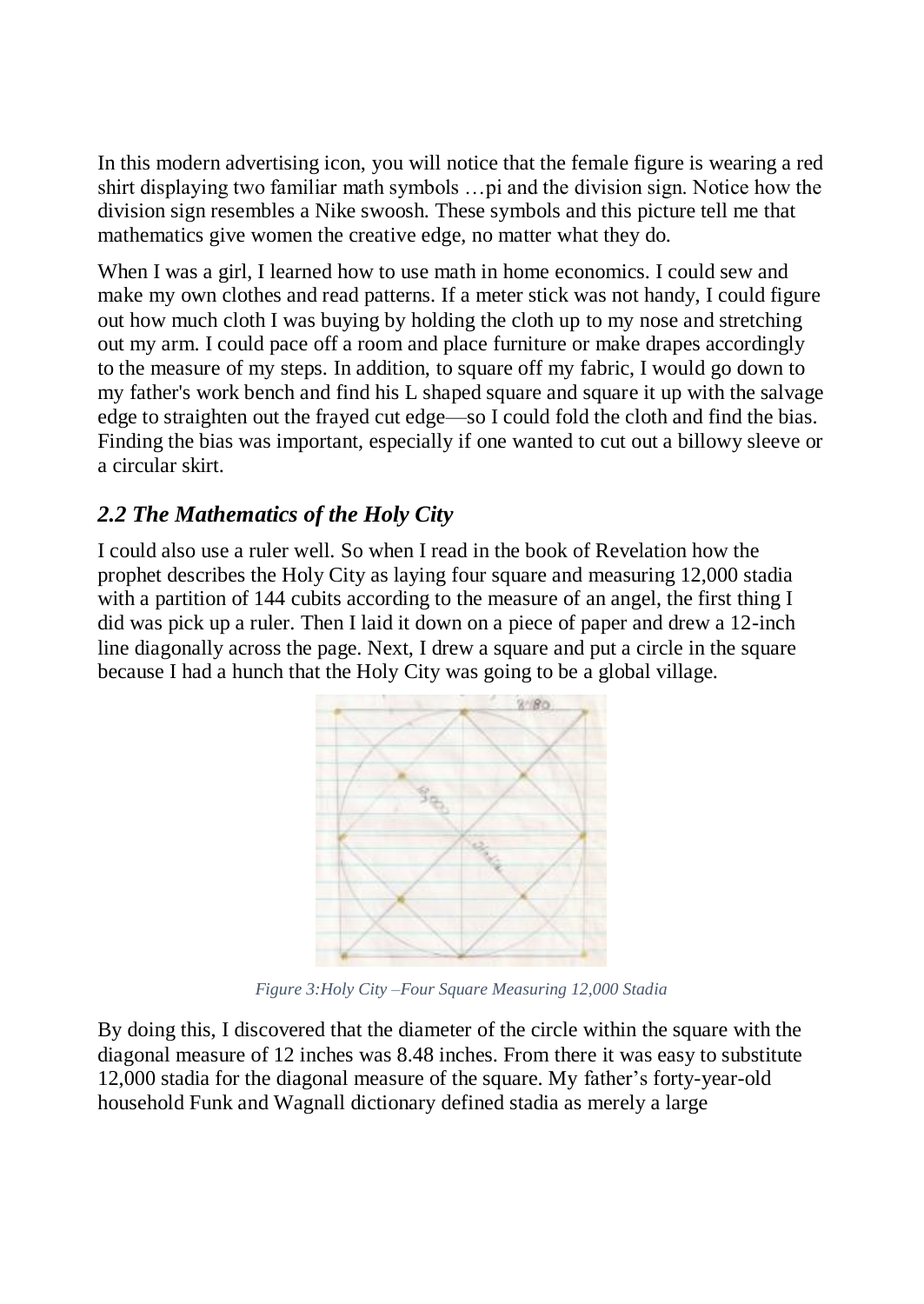measurement.<sup>2</sup> Therefore, I went with that and calculated that a circle within a square with a diagonal measure of 12,000 would have a slightly smaller measure of 8400 for its diameter.

This got me thinking. The Revised Standard Version of the Bible that I had at home stated that the Holy City in the Book of Revelation "lies foursquare, it's length the same as its breadth; and he measured the city with his rod, twelve thousand stadia, it's length and breadth and height are equal" [Rev. 21:16]. He also measured its wall, a hundred and forty-four cubits by a man's measure, that is, an angel's.

Upon further reflection, I could easily see how the person's limbs were the measuring rod. As I said earlier. My dictionary gave me the measurement of a "stadia," defining it as simply an ancient Greco-Roman term meaning a great measure as in stadium. So I looked up the word "cubit" in my dictionary and found that a cubit was the measure of a person's forearm measuring  $18 - 22$  inches.<sup>3</sup> As a homemaker, I thought of a wall or partition as a divider. So I divided the 144 cubit measurement of the wall by 18 inches, the small cubit measure and then a larger one. These measurements seemed insignificant. So I converted the inches to centimeters and divided the 144 wall measurement with 45.72 centimeters, the metric measure of the 18 inch smaller cubit. I got 3.149. This measurement was significant. I recognized it from elementary school. Pi was 3.1416 or roughly speaking 3.14 or 3.149.

Therefore, I then multiplied 3.14 by 8400 the diameter of the circle within the square. This result was 26,376 stadia. Thinking I needed to convert this measurement into something Greco-Roman, I chose a Roman man's pace because it was a human body measurement.

My dictionary said a Roman man's pace measured 1.5 meters, so I went with that. Multiplying 26,376 by 1.5 meters,  $\vec{l}$  got 39,564. Rounded up to the nearest 1,000, the circle within the square measured 40,000 meters. I multiplied that figure by 1,000 and I got the actual circumference of our planet, which is approximately 40,000 kilometers. Then why, multiply by 1,000?

I had two reasons. One because a Roman mile is a thousand paces. Secondly because as the psalmist sings in Psalm 90:1-4, God is our dwelling place, our resting place, and for God a thousand years is like a day gone by. Therefore, it made sense to me to think of one meter as equalling a thousand.

 $\overline{a}$ 

<sup>2</sup> The Concise Oxford Dictionary, ninth edition (1995) defines *Stadia* as **a** course for a foot race or chariot race, **b** a measure of length, about 185 meters (about 7200 inches).

<sup>&</sup>lt;sup>3</sup> See also http://worldwideflood.com/ark/noahs\_cubit/cubit\_references.htm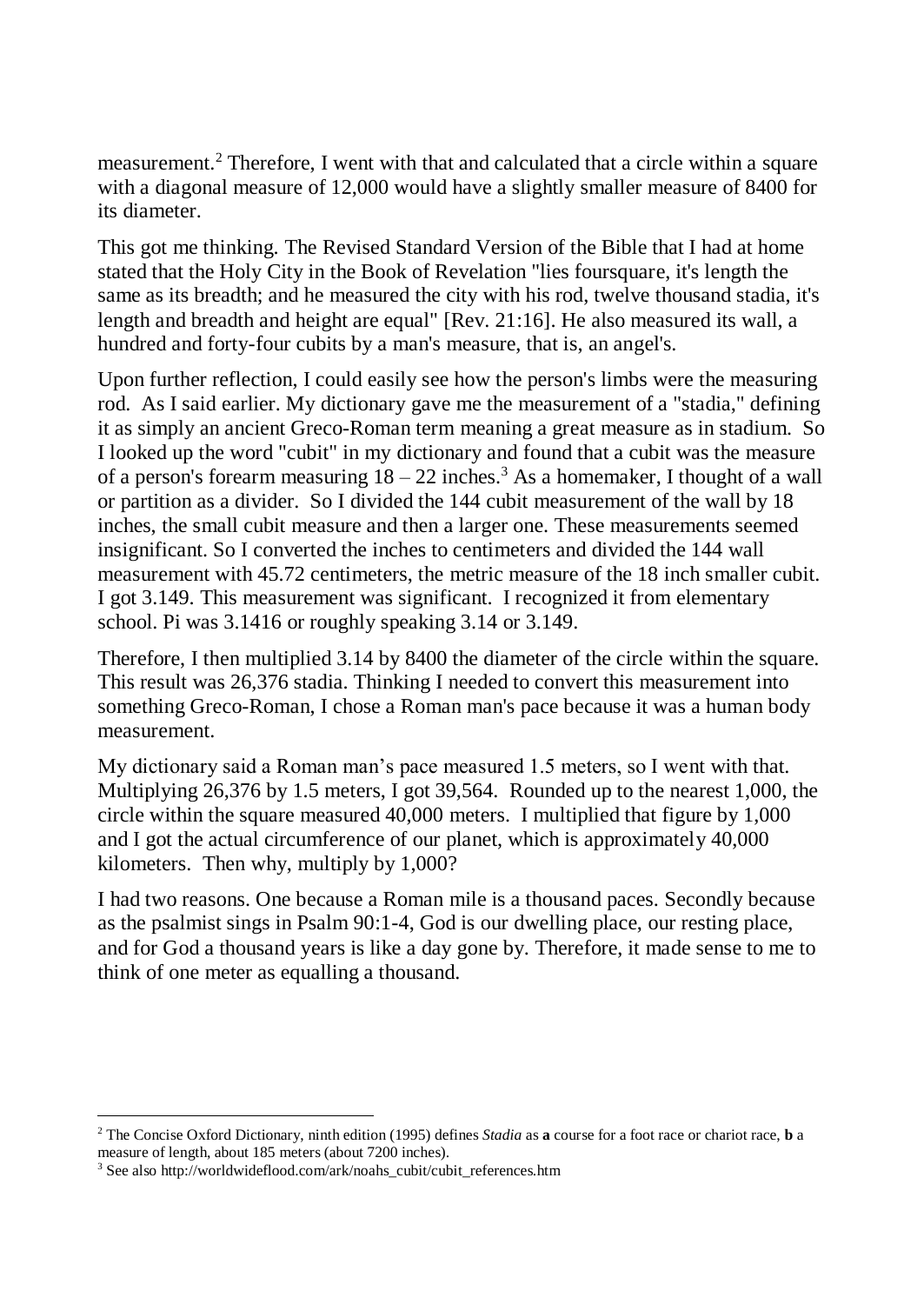

*Figure 4: The Holy City Jewelled Gate Pattern*

According to the Book of Revelation, the foundations of the wall of the city are adorned with every jewel; the first is jasper, the second sapphire, the third agate, the fourth emerald, the fifth onyx, the sixth carnelian, the seventh chrysolite, the eighth beryl, the ninth topaz, the tenth chrysoprase, the eleventh jacinth, the twelfth amethyst. In addition, the twelve gates are twelve pearls, each of the gates is made of a single pearl, and the street of the city is pure gold, transparent as glass [Rev. 21: 19- 21].

Therefore, I plainly saw that the New Jerusalem is not a city located in the Middle East. Rather the New Jerusalem is a global city richly dressed like a bride for her husband. The Book of Revelation states that the city has twelve gates. On each gate, there is a jewel. In this drawing that I made in figure 4 there are three closed diamond shaped squares and two open ended half diamond shaped squares. The top open upended square unites with the jasper and the bottom one with the sapphire gate to encircle the New Jerusalem.



*Figure 5: The Star of David and Noah's Ark*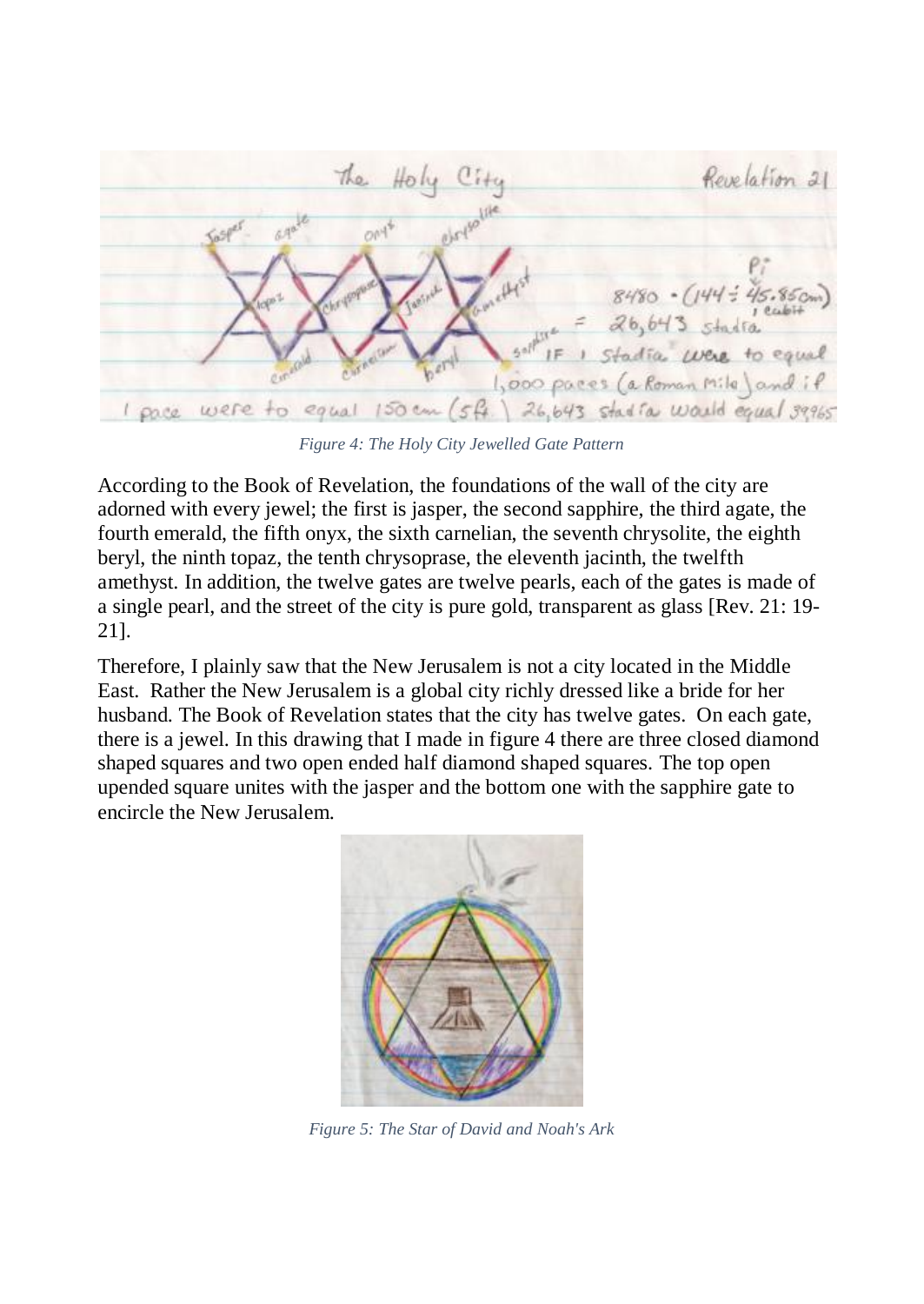Reviewing my original drawing, I noticed how the space in between the gates forms the six-sided shape of the Star of David (figure 5). Therefore, this triggered my imagination and I began to imagine the Noah's Ark story found in Genesis 6 as another story that might contain the mathematics of our planet (figure 6).



*Figure 6: The Pentagram and Noah's Ark*

In Genesis 6:15, Noah's Ark was to measure 300 cubits, its breadth 50 cubits, and its height 30 cubits. Ignoring the 2 words breadth and height, I simply added 50 cubits and 30 cubits to the 300, the largest measure given. That being 380, I them multiplied that number by the larger 20 inch cubit which gave me 7600 inches. Keeping this 7600 measure in mind, I then drew a hexagram and a pentagram with the line stretching across its breadth and the line stretching across its height measuring 7600 inches.

I drew the stars by first drawing the Ark with a triangular hull and set it on top of a triangular mountain peak for the pentagram and between two peaks for the hexagram. Then I joined the top of the ark to the mountain or mountains by the triangle shape created by an olive twig.

Because the story concludes with God setting a rainbow in the clouds [Genesis 9:13], I drew a rainbow circling around the Ark. Next, I drew a square around the circular rainbow. Using my ruler, I could see that the square had a diagonal measure of 12, and the diameter of the circle and square framing the circle was going to be 8.4.

The interesting discovery here was that using the measurements of the Ark found in the story,creatively, I got a measurement closer to the actual circumference of the Earth.

Taking 300 cubits, the length of the Ark and multiplying it by the breadth and height  $50 + 30$  squared, I got 1,920,000 cubits. Then to convert to inches, I multiplied by 20.86 inches (the inch measure of a larger cubit). Thus, I concluded that this Ark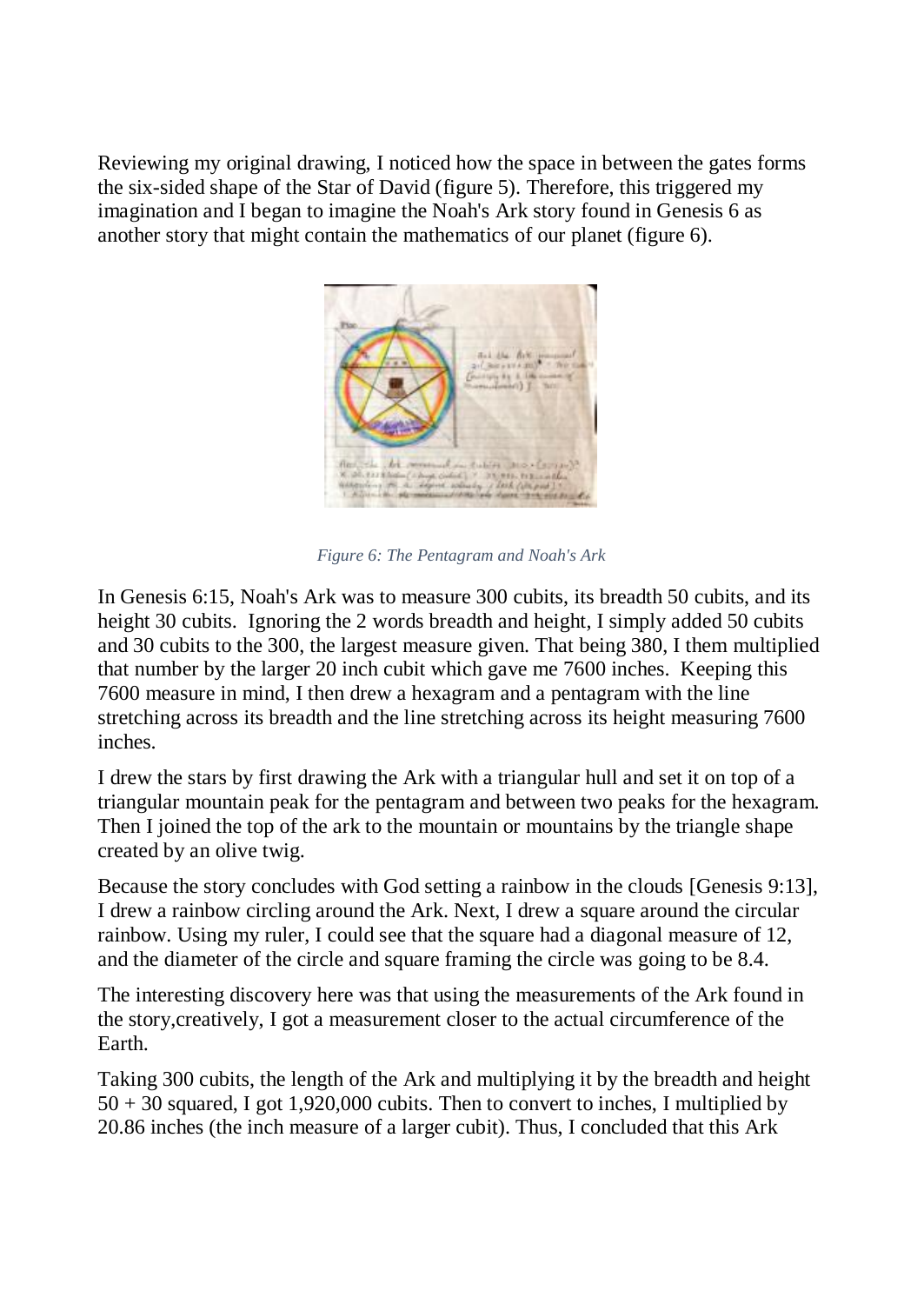measured 40,051 inches or 40,051 Kilometers if one applies the scale of 1 inch  $=$ 1,000 meters.

#### *2.3 The New Jerusalem as a Love Letter*

With the idea of Noah's Ark story in mind as a charter for the environment, sealed with God's rainbow promise, I took a piece of paper 8.5 by 11 and folded it, squaring it. I tore of the excess and then I folded it in on itself four times. Next, I folded that in half and flipped out one of the corners. This gave me what looked like an envelope children make for their valentines.







*Figure 8*

I did this for two reasons. Firstly, I wanted to vindicate Zacheus the Gospel tax collector found in Luke 19 who said, "If I have cheated anyone I'll pay them back fourfold and give half my wealth to the poor."

I also wanted to vindicate the person of the following parable of Luke 19: 20-26 who folded a coin up in a napkin and did nothing with it because she was afraid that if she put it in the bank, a very taxing master would take it from her and rule over her and her children. Somewhere deep within my heart I felt that the dominant political party had judged Zacheus and the person of the napkin parable of Luke's Gospel as sinners and wicked servants to exploit people for political gain. My heart, told me vindication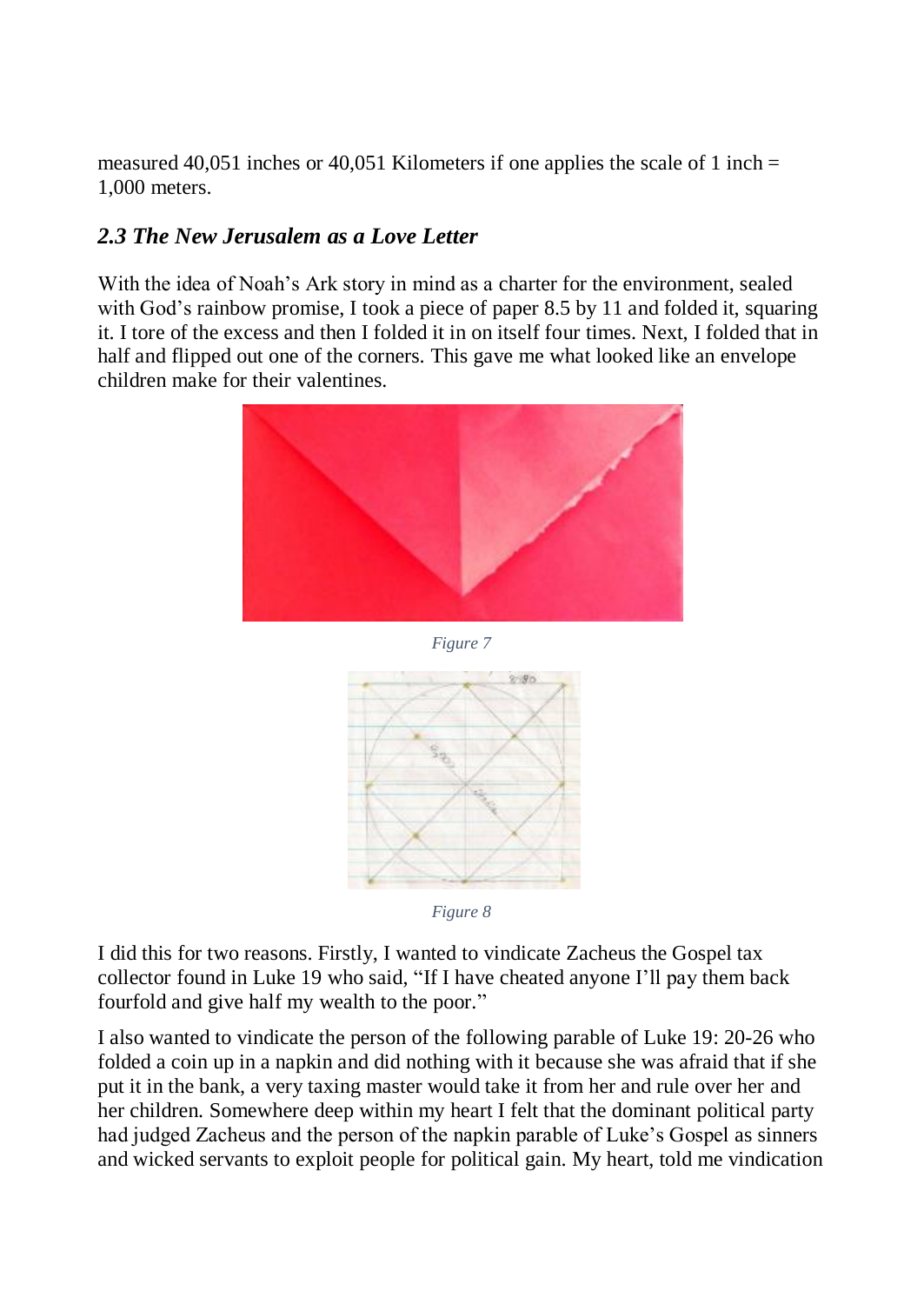of Zacheus and the person of the napkin would reveal God's plan for the New Jerusalem and bring freedom and justice to the world [Micah 4: 8, Luke 7:35].

To vindicate people beginning with Zacheus and the person with the napkin who produced zero interest for her master [Luke 19: 20-26], I needed to prove my calculations with a logical mathematical proof.

So I folded a ruled piece of paper the way I had before, squaring it and then folding it four times and then in half. I unfolded it, drew a large zero in it by tracing a plate, and then marked dots where the lines intersected and marked them gold to represent the 12 pearls of the Gate structure encircling the Holy City with the 12 jewels mentioned earlier. Notice how the folds create triangles and squares (figure 9).



*Figure 9*

In High School, I learned that the Ancient Greek philosopher and mathematician Pythagoras had used a well-developed formula for calculating triangles and the sides of a square if one knew the diagonal measurement.

The Pythagorean Theorem proves that the sum of the squares of the two sides (legs) equals the square of the diagonal. So knowing that the diagonal is 12,000 I tested my ruler measurement with this ancient formula

 $X^2 + X^2 = D^2$  $D = 12,000$  $\text{So } X^2 + X^2 = D^2 = 144,000,000$ Therefore  $2X^2 = 144,000,000$ Then Divide both sides by 2:  $X^2 = 72,000,000$  $\sqrt{X^2} = \sqrt{72,000,000}$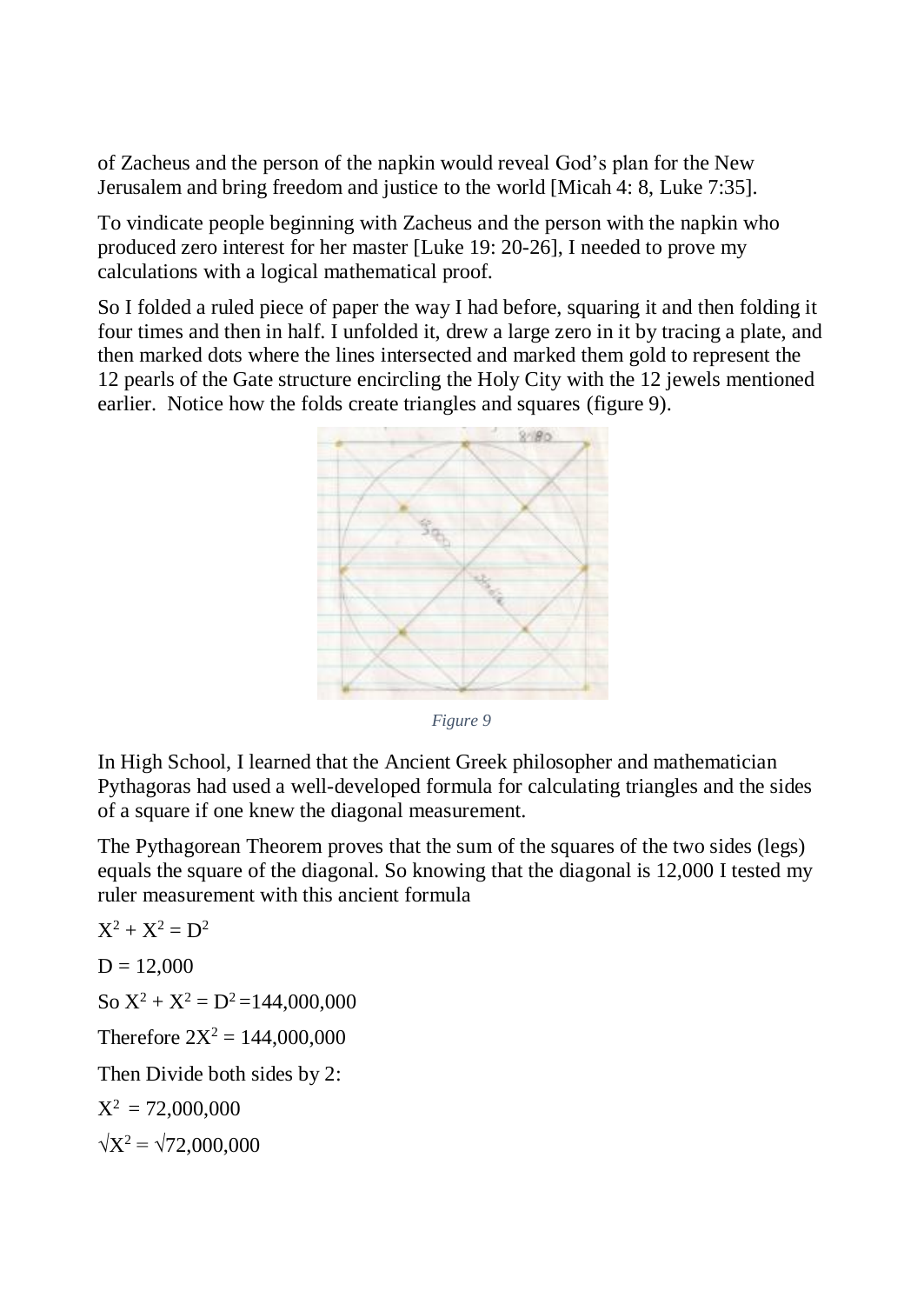$X = \sqrt{72,000,000} = 8485$  rounded down to 8480

Wanting to be more precise, I divided again the 144 cubits, the measure of the wall, with the small cubit numbered 45.72 centimeters. The result was 3.149. I then multiplied it with the 8485 figure I got with the Pythagorean Theorem, and I got 26,719. To convert to meters, I multiplied 26,719 centimeters by 1.5 meters, a person's pace. The result was 40,078 meters. I then multiplied this result again by 1,000 meters. These calculations indicated that the circumference of the global village of Zion imagined so long ago by people of faith would be 40,078 kilometers. Google tells me that the actual circumference of the planet is approximately 40,075 kilometers. 4

Thinking about the sinful tax collector and the wicked servant who wrapped her coin in a napkin, I looked carefully at the folds. I had the formula and so when I drew a smaller circle inside the inner square, I could see that the smaller circle had a diagonal measure the same as the side measure of the outer square. Therefore, the smaller circle had a diameter of nearly 600. Now remembering that Noah was 600 years old when God flooded the earth [Genesis 7:6], I had another hunch that this 600 figure was going to give me a slightly smaller figure for the Earth's measurement. In fact, it did.  $600 \times 3.149 \times 21.175$  inches = 40,008 inches or 40,008 Kilometers if 1 inch = 1 kilometer.

### *2.4 God's Plan, Revealed with Sacred Geometry*

Why should you care whether our ancestors could calculate the circumference of the planet? For me, doing so was as if I had unearthed a revealing time capsule or the sought after Ark of the Covenant and the Pearly Gates.

What makes this time capsule so special is that it tells me that God does have a plan and we can count on God to sustain us. God has given us this plan for the New Jerusalem and embedded it in sacred texts to save it until humanity and the world are mature enough to realize the plan and live in love. We are to love our world and protect her and redeem her and value her as a priceless jewel. We are to link our arms together and protect her as if we are the pearly gates.

We are to love her as a divine husband would. We are to listen to her voice, read and preserve her love notes, and cherish and know her body inside out as if her body were our very own. She is a very richly endowed woman. Should we demand that she sell her dowry and her fragrant perfume and all that she possesses and give the money to the poor we will have a bad marriage and we will be unable to sustain right relationships with our neighbours. As Paul says in the love letter written to the Corinthians, "if I give all my possessions to feed the poor, and if I surrender my body to be burned, but do not have love, it profits me nothing" [1 Corinthians 13:3].

 $\overline{a}$ <sup>4</sup> http://www.universetoday.com/26461/circumference-of-the-earth/].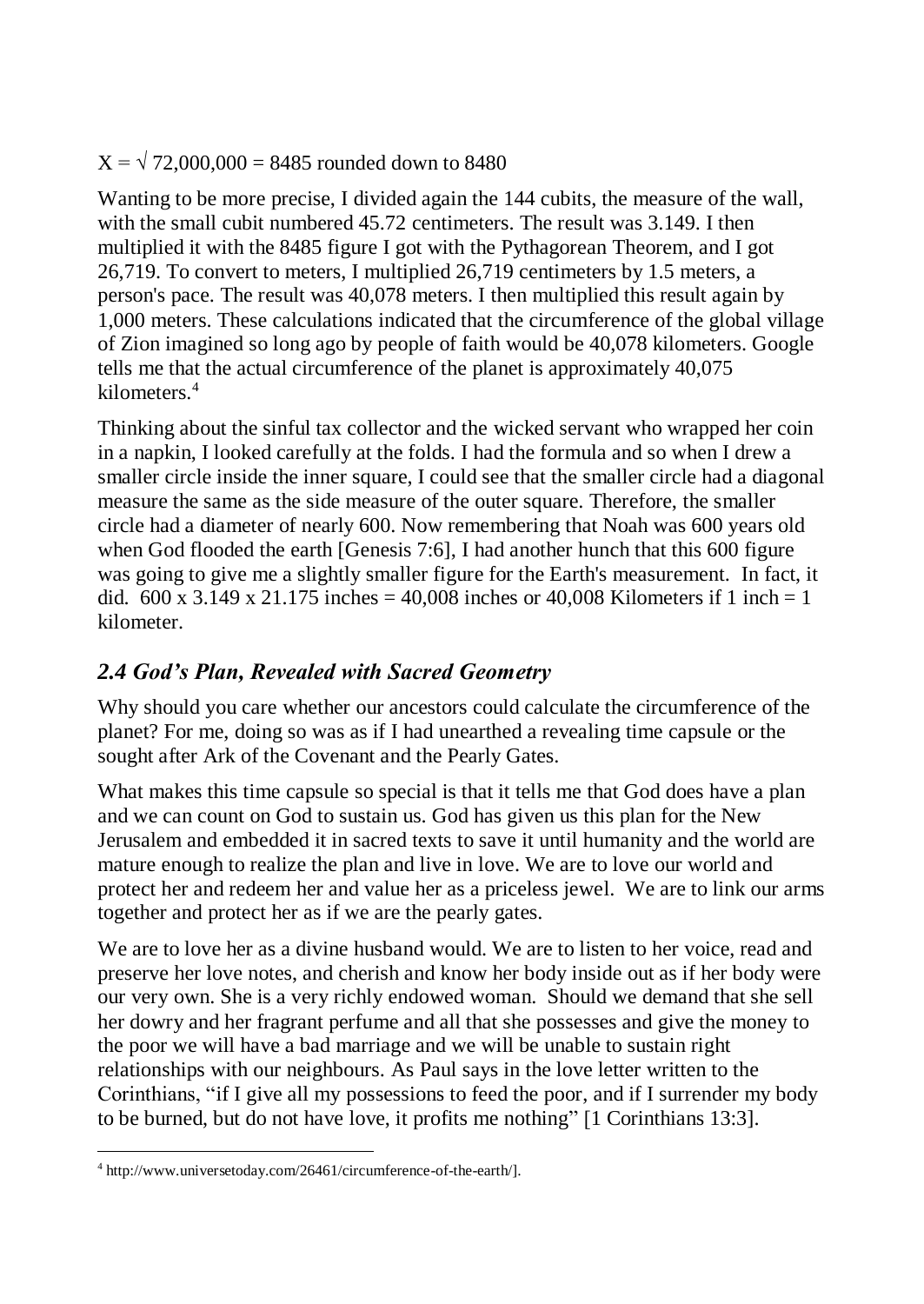As a groom, we need to think of our bride as her own person with her own jar, her own storehouse of riches that she manages and entrusts to us, because she loves us and trusts us to be her faithful Adon,<sup>5</sup> her lord, her loving husband and steward.

In closing, take a moment to reflect upon what it means to be a faithful steward and spouse as we reflect upon this song entitled *The Gate* composed by DonStewart. DonStewart is a singer and songwriter who participated in Ecothee 13.

#### *2.5 The Gate*

*The Gate* from Don Stewart's soon to be released *Let Me Be Good* album is a song that expresses a longing for a love that will never end. Each verse builds on it.

Take a walk to the Gate Dance with me a while Remember when we were just a child Come and Dance and Sing Let the love begin A love that will never end

The door will open And I may not be ready But when I dance I will remember The way I lived and know It was joyous Maybe not always But I did live and love And here you are with me

At the Gate I'd like to wait But I'll be late So here I go Will you dance for me At the Gate And over there, I'll wait Take your time, I'll wait On the other side of the Gate

At the Gate I'd like to wait But I'll be late

 $\overline{a}$ 

<sup>5</sup> http://biblehub.com/hebrew/113.htm